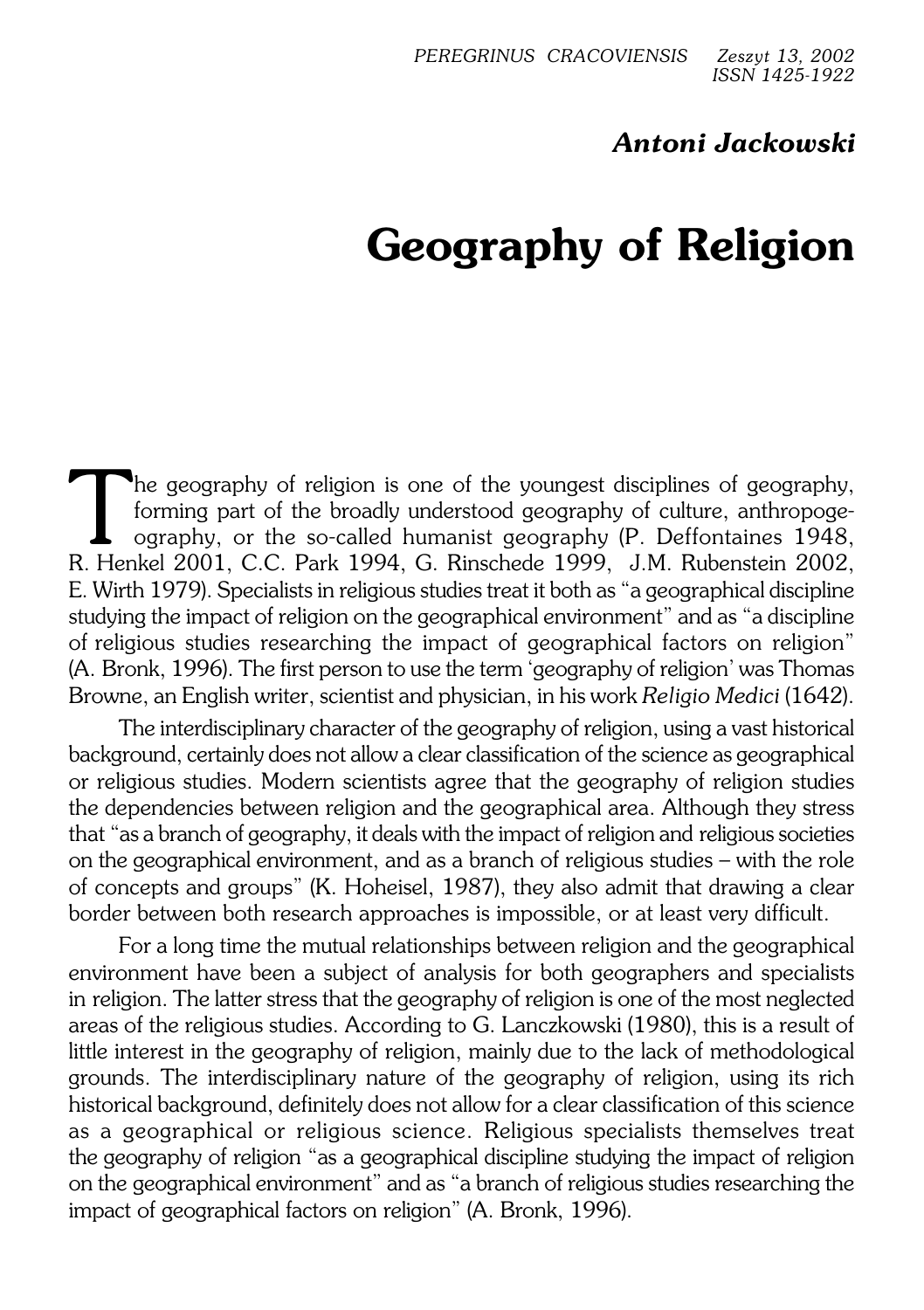The development of geographical studies in this area occurred in the  $19<sup>th</sup>$  century, when geography began to move away from research limited mainly to the environment, commencing research on various aspects of human activity, especially related to all the phenomena of migrations; thus also including migrations resulting from religious motives (especially German geography). Simultaneously, the main trend of geographical interests still focused on the traditional problems of relations between the natural environment and various aspects of human life and activity, also including religious phenomena (origins of such studies date back to the antiquity). Asignificant role in the process of shaping the geography of religion as a separate geographical discipline was played by the works by F. Ratzel (especially his *Antropogeographie ...*, 1882−91) and C. Ritter.

While tracing the achievements of the geography of religion, one may notice a decisive prevalence of religious studies, especially as concerns the attempts to sketch the theoretical grounds. In such proposals, however, the very issue of geography as science is often neglected, hence such ideas were not always accepted by geographers. Special objections were raised against the attempts to treat as synonyms to the geography of religion such terms as 'religious studies geography' or 'religious geography'. Only recently have geographers become active in this area.

The intensification of research in the geography of religion was recorded in the late 1930s and immediately after World War II. Many geographers began noticing the importance of religious phenomena in the geographical area, trying to define their role (e.g. M. Büttner 1976, 1985, P. Deffontaines 1948, P. Fickeler 1947, R.Henkel 2001, K. Hoheisel 1985, 1988, E. Issac 1965, R. Matlovič 2001, S.Monti 1983, C.C. Park 1994, G. Rinschede 1999, M. Schwind 1975, D.E. Sopher 1967, and E. Wirth 1979). In Polish geography, these subjects were raised within the so−called 'Geography of aspects of spiritual culture' (B. Zaborski, A. Wrzosek, 1939). S.Nowakowski (1939), which claimed that the "Geography of religion has a broad task which aims not only at a descriptive or static cartographic statement on the spread of a religion over the world, not only at showing which religions occur in a given country, or a given area, but goes much beyond that. The geography of religion is not limited to the spread of religion in cultural nations. It also deals with learning about the history of the religion of ancient nations, as such primary religions are the lowest stages [...] of which the religions of cultural nations developed with time." As the main research studies of the geography of religion he enlisted: "research on the relations between religion and nature, searching for the reasons for establishment of religious beliefs in the conditions of impact of nature". A. Jackowski (1991) draws attention to the necessity of considering in the research into the geography of religion, the vast historical context. The lack of relating to the past actually makes it impossible to appropriately interpret the religious phenomena occurring today. Anyway, the geography of religion is often treated as historical geography (in Poland e.g. E. Romer 1969). The German religious specialist, G. Lanczkowski (1980) wrote directly that the "geography of religion, although not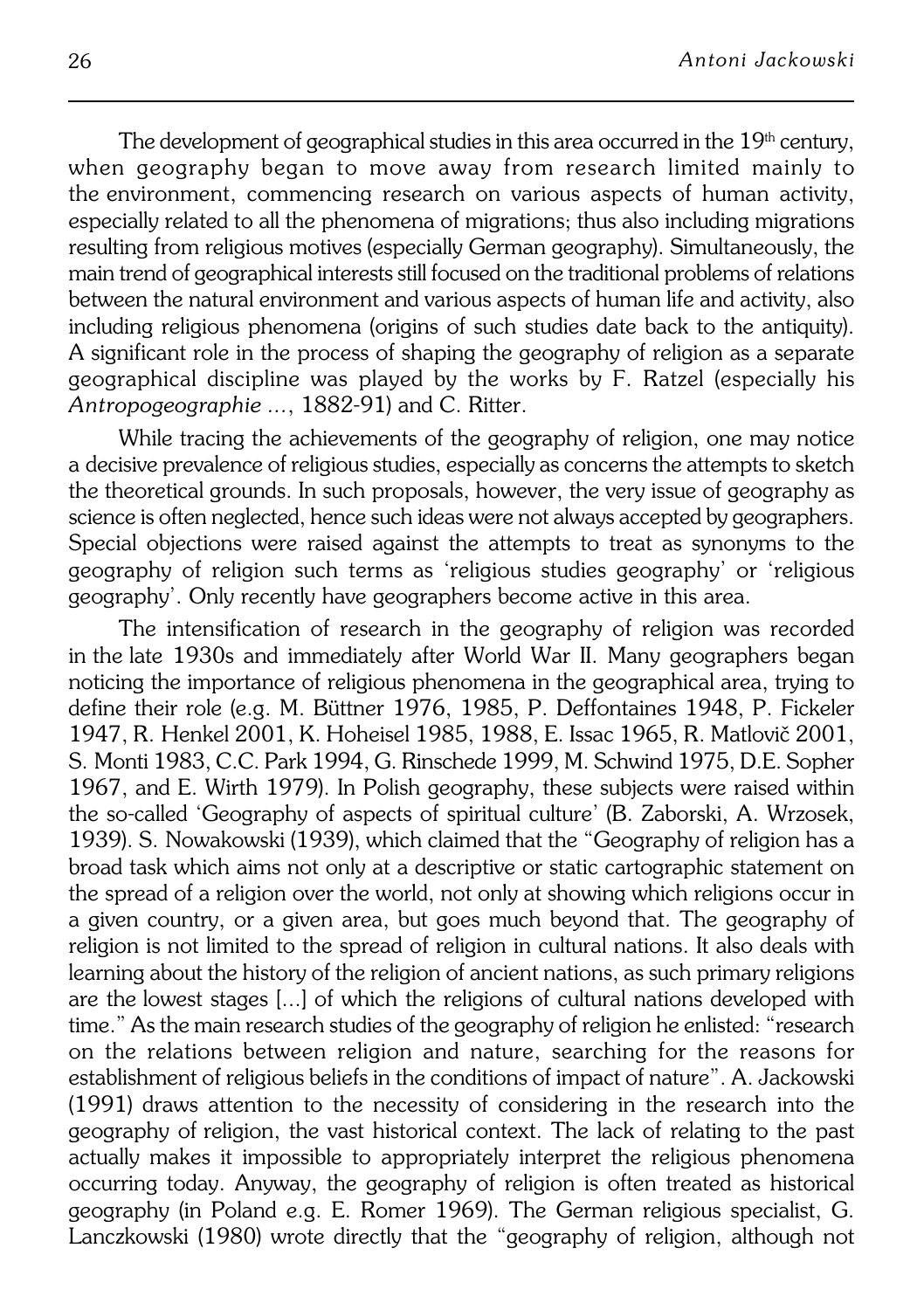exclusively so, is mainly historical geography". The geography of religion is also considered as a humanist science by the Polish specialist in religion, A. Bronk (1996), who treats the "geographic environment of religion" as a cultural and social environment.

The subjects of interest of the modern geography of religion especially include the following research issues: the geographical environment and religion; the sacred landscape (*Sakrallandschaft*), sacred space (including transformations of the natural and cultural landscape as a result of the development in the religious function); the spatial development of religion (in various spatial scales); pilgrimages and the development of the geographical horizon of societies; religious migrations (including migration types, their spatial scope, directions, dynamics, social structure, etc.); religion and types of settlement (including the typology of settlement units with a religious function, the impact of religion on the development of a settlement network, pilgrimage districts, municipal religious centres, spatial development and spatial structure of worship centres, functional structure, development of infrastructure in worship centres, etc.); the impact of religion on the development of various branches of the economy (e.g. agriculture, industry); religion and tourism (including "religious tourism"); religion and environmental protection; the regionalisation of religious phenomena; and religious cartography.

In the first period of development of the research on the geography of religion, the interests of researchers especially focused on relations between the natural environment and religion. Such studies date back to the antiquity. In all religions, the natural environment has played a significant part in the development of beliefs. Studies were also conducted that aimed to explain the spatial distribution of worship centres in reference to particular elements of the environment. They refer both to the geographic aspects of the location of such centres, and to the natural conditions for their development. Such research involves on the one hand physiographic elements, and on the other hand entire geographic systems (e.g. mountain ranges, river basins, seaside areas). Religion is related to the establishment of a *sacred space*, (e.g. *haram* inIslam, *mandala* in Hinduism and Buddhism, *sacrum* in Christianity). One of thebasic components of pilgrimage migrations is the *pilgrimage space.* The performance of each pilgrimage requires the crossing of some *sacred space* (A. Dupront, 1977, A. Jackowski, I. Sołjan, E. Bilska−Wodecka, 1999). While examining the history of particular religions and beliefs, one may indicate the traces of worship granted byprimary peoples to the untransformed landscape. The creation of characteristic landscapes (e.g. deserts) in many mythologies and beliefs is assigned to acts of supernatural beings, such as giants. Religious topography observes a principle that all that is outstanding in the landscape is extraordinary. Close relations between the natural environment and beliefs are observed in some religions even today. It is best reflected in India, where mythology is strongly observed in the modern worship of sacred rivers and sacred mountains. In the religious practices of Hinduism, worship has always been granted to sacred places related to mountain peaks, rocks, river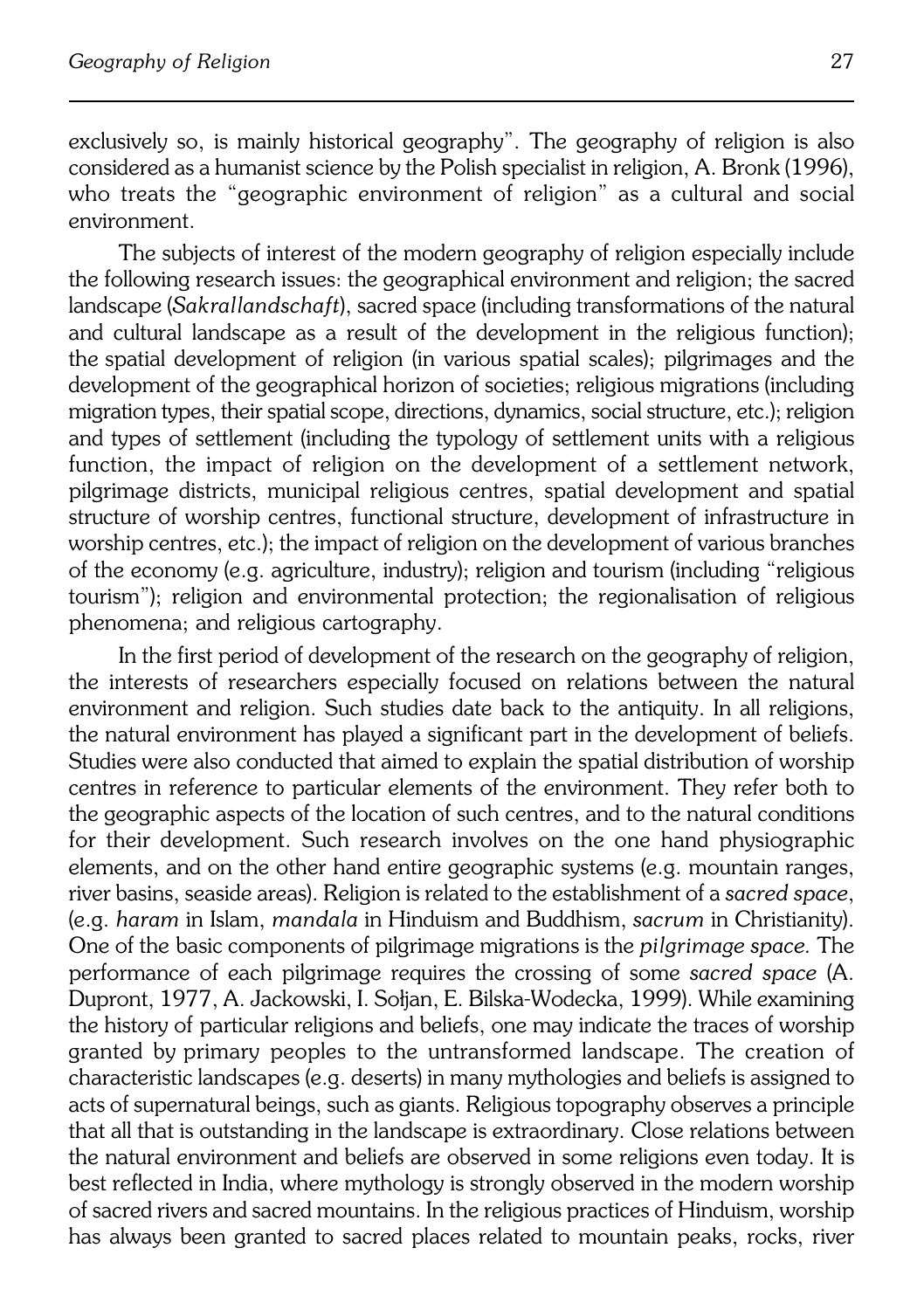courses, rivers, sea areas, forests, etc. Some geographers talk about the *sacred geography* of sacred places (e.g. D.L. Eck, C. C. Park, P.B. Rana Singh). In the history of beliefs and religions, a significant role was played by sacred mountains. *The Bible* often mentions the desert. Theologians notice the importance of the problem of the desert as necessary to appropriately understand some aspects of the Biblical message. There is even a *biblical theology of the desert* (S. Hałas SCJ, 1999). Groves and forests are believed to be the oldest sanctuaries in human history. The tree of life is a common element of the legends and myths of many peoples of the world. In Buddhism, the tree of special importance is the banyan tree (*Ficus religiosa*), traditionally called the "Tree of Wisdom". It was under this tree in an Indian village of Bodhgaya that Buddha experienced his revelation. Buddhists believe it to be the oldest historical tree in the world. Many religions also worship animals. Up to the present day, the worship of animals is especially vivid in India.

Evolutionism, so popular in the 19th century, resulted in the perception of the genesis of religion primarily in the adaptation of man to the environment. Some specialists in religion willingly related the type of religion to the climate (e.g. M. Weber). However, many modern studies on the geography of religion warn against a determinist treatment of the environment in its relations with religion (A. Bronk 1996, E.Issac 1965). It is stressed that in the modern world, clear relations between religion and the environment have been preserved only in the areas related to the traditional tribe religions. In the studies of religion, there has also appeared the term of'the ecology of religion' which is to be a 'new geography of religion' created under the influence of 'the ecology of culture' and dealing with 'research on environmental integration of religion and its consequences'. Its occurrence was explained with the care of the natural environment (A. Bronk). The idea of 'the ecology of religion' was recognised by some societies of geographers (e.g. M. Büttner, P. Fickeler). However, most geographic societies do not identify themselves with such proposals, remaining with the traditional name: 'the geography of religion'.

Modern studies in the broadly understood geography of religion are performed mainly in geographical centres in Germany, France, USA, Canada, India, and Japan. In 1976, the International Geographic Union established the International Working Group on the Geography of Belief Systems. Since 1985, in Bochum, aspecialist international magazine *Geographia Religionum* has been published (ed.M.Büttner and G.Rinschede). In Poland these problems are dealt with by the Department of Geography of Religion, instituted in 1994 by A. Jackowski at the Institute of Geography and Spatial Management of the Jagiellonian University.

The achievements of the geography of religion are dominated by studies related to various aspects of pilgrimages. In this area, geographers definitely outdo religious specialists. This refers both to the theoretical studies (e.g. S.M. Bhardwaj, D.P. Dubey, D.L. Eck, R. Henkel, A. Jackowski, R. King, M.L. Nolan, C. C. Park, G. Rinschede, I.M. Shair, A. Sievers, P.B. Rana Singh, or H. Tanaka), and studies related to particular regions or worship centres (especially Fatima, Jasna Góra, Lourdes, Mecca, Varanasi,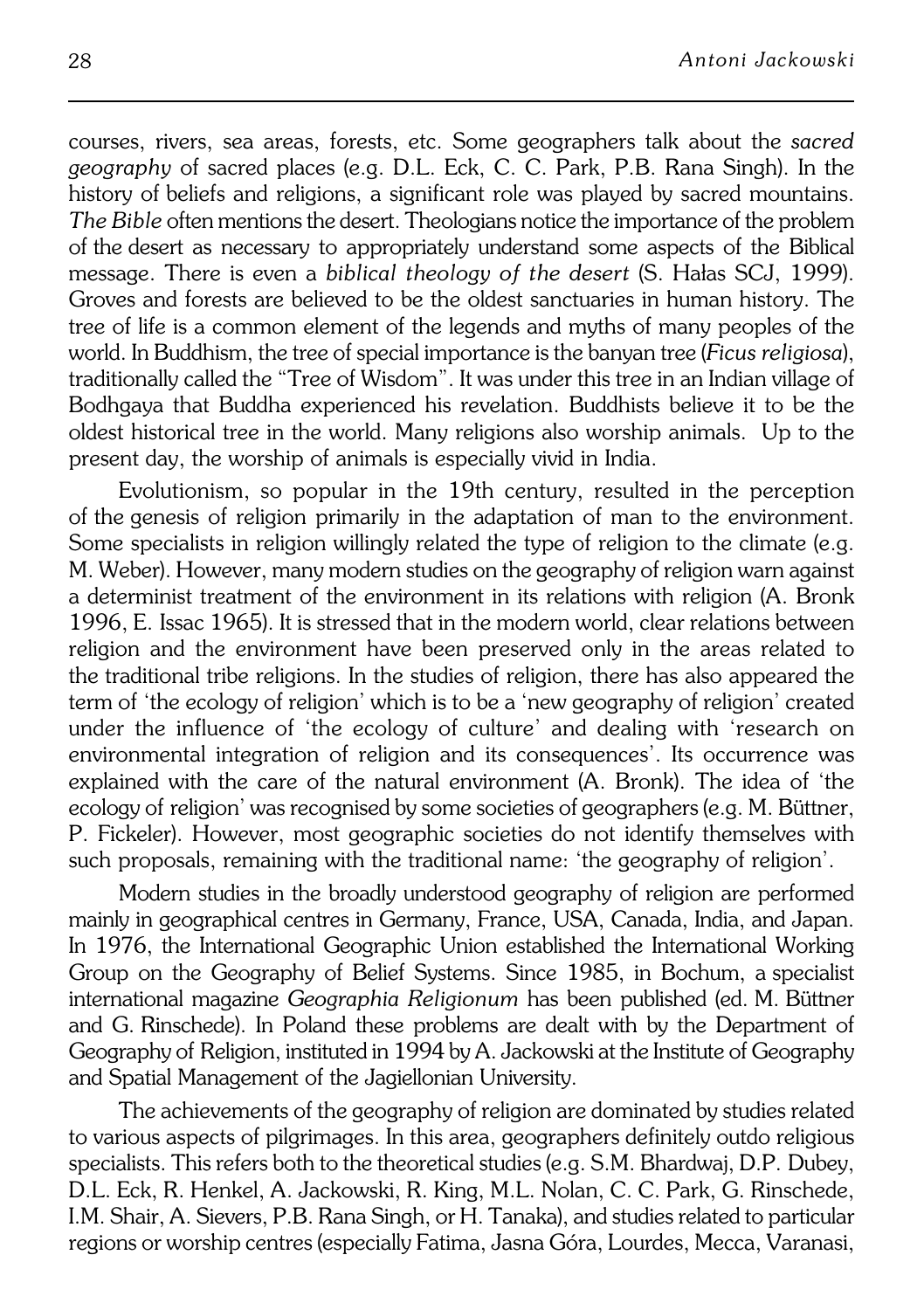India or Japanese Shikoku). In Poland, such studies are conducted mainly in the Kraków centre (e.g. A. Jackowski, I. Sołjan, E. Bilska−Wodecka, L. Kaszowski OSPPE, or D. Ptaszycka−Jackowska). The research refers to the macro scale (pilgrimages throughout the world and in all religions), and to Poland, with particular regions (especially the Carpathians) and centres (especially Jasna Góra inCzęstochowa, Kraków−Łagiewniki and Kalwaria Zebrzydowska). Since 1995, The Department of the Geography of Religion at the Jagiellonian University has published a scientific magazine under the title of *Peregrinus Cracoviensis* (12 issues by the end of 2001), the only European magazine of such nature. In the years 1994-2001, the Institute of Geography and Spatial Management of the Jagiellonian University featured a 'Pilgrimage Discussion Seminar'. Recently, geographers have been increasingly more willing to deal with problems related to the so−called religious tourism.

# **Literature:**

*Atlante dei Sarci Monti, Calvari e Complesi devozionali europei. Atlas of Holy Mountains, Calvaries and devotional Complexes in Europe,* 2001, Novara.

Bhardwaj S.M., 1973

*Hindu Places of Pilgrimage in India (a Study in Cultural Geography),* Berkeley.

Bhardwaj S.M., Rinschede G., 1988

*Pilgrimage in World Religion,* Berlin, "Geographia Religionum", vol. 4.

Bronk A., SVD, 1996

*Nauka wobec religii* (*teoretyczne podstawy nauk o religii)* [*Science and Religion (theEpistemological Foundations of Religiolog)*]*,* Lublin.

# Büttner M., 1974

*Religion and geography: impulses for a new dialogue between "Religionswissenschaftlern" and geography,* "Numen", vol. 21.

Büttner M., Hoheisel K., Köpf U., Rinschede G., Sievers A., 1985,

*Grundfragen der Religionsgeographie. Mit Fallstudien zum Pilgertourismus*, Berlin.

Deffontaines P., 1948

*Géographie et religions*, Paris.

Dubey D.P., 1985

*The Sacred Geography of Prayâga (Allahabad): Identification of Holy Spots,* "Nat. Geogr. Journal of India", vol. 31, no 4.

# Dupront A., 1977

*Pelerinages et lieux sacrés* [in:] *Encyclopedia Universalis,* Paris, vol.12.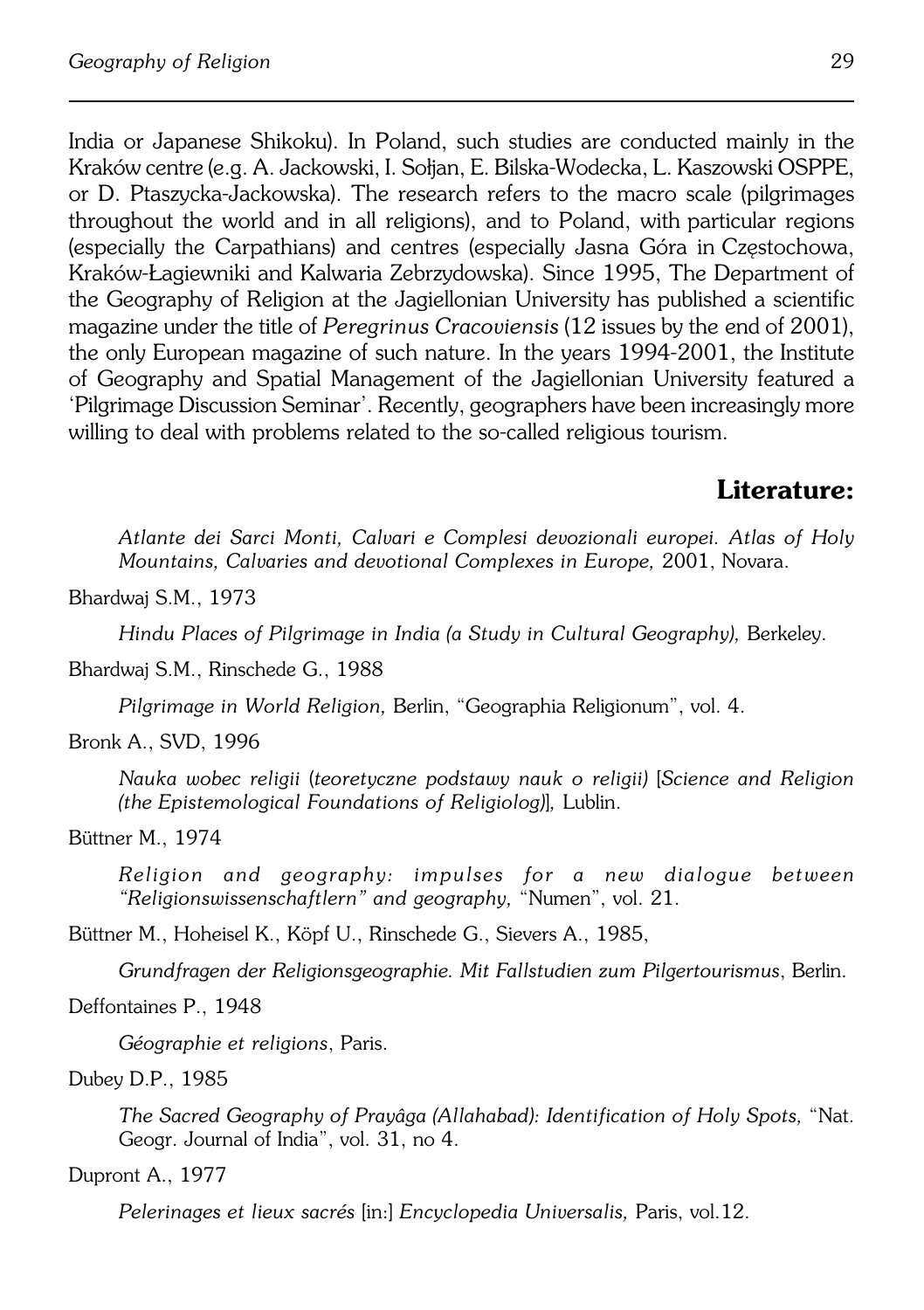## Eck D.L., 1980

*India's Tirthas: "Crossing" in Sacred Geography.* "History of Religions" (Chicago), vol.20.

#### Fickeler P., 1947

*Grundfragen der Religionsgeographie*, "Erdkunde", vol.1.

Rev. S. Hałas SCJ, 1999

*Pustynia miejscem próby i spotkania z Bogiem. Wybrane zagadnienia biblijnej teologii pustyni* [*The Desert as the Place of an Attempt and Meeting with God*], Kraków.

## Henkel R., 2001

*Atlas der Kirchen und der anderen Religionsgemeinschaften in Deutschland – eine Religionsgeographie,* Stuttgart.

## Henkel R., 2001

*Geography of Religion* [in:] *Encyclopedia of Christianity,* vol. 2, Grand Rapids, Michigan.

# Hoheisel K., 1987

*Religionsgeographie.*[in:] *Lexikon der Religionen,* Freiburg im Breisgau [pol. ed. Warszawa 1997].

# Hoheisel K., 1988

*Religionsgeographie* [in:] *Handbuch religionswissenschaftlicher Grundbegrife*, vol.1, Stuttgart.

Issac E., 1965

*Religious Geography and the Geography of Religion*, "Man and the Earth" no 3.

# Jackowski A., 1991

*Zarys geografii pielgrzymek* [*An Outline of Geography of Pilgrimage*], Kraków.

#### Jackowski A., Sołjan I., Bilska−Wodecka E.,1999

*Religie świata. Szlaki pielgrzymkowe* [*World's Religions. Pilgrimage Routes*], Poznań.

# Jackowski A., Sołjan I., 2002

*Nature vs Sacrum in the World's Religions,* "Peregrinus Cracoviensis", vol. 13.

Jackowski A. (ed.), 1995

*Tradycje, współczesność i przyszłość pielgrzymek w Kalwarii Zebrzydowskiej.* [*Kalwaria Zebrzydowska: Its Past, Present and Future as a Pilgrimage Centre*]*,* Kraków, "Peregrinus Cracoviensis" no 2.

Jackowski A. (ed.) 1996

*Jasna Góra – the World Centre of Pilgrimage,* Kraków, "Peregrinus Cracoviensis" no 3.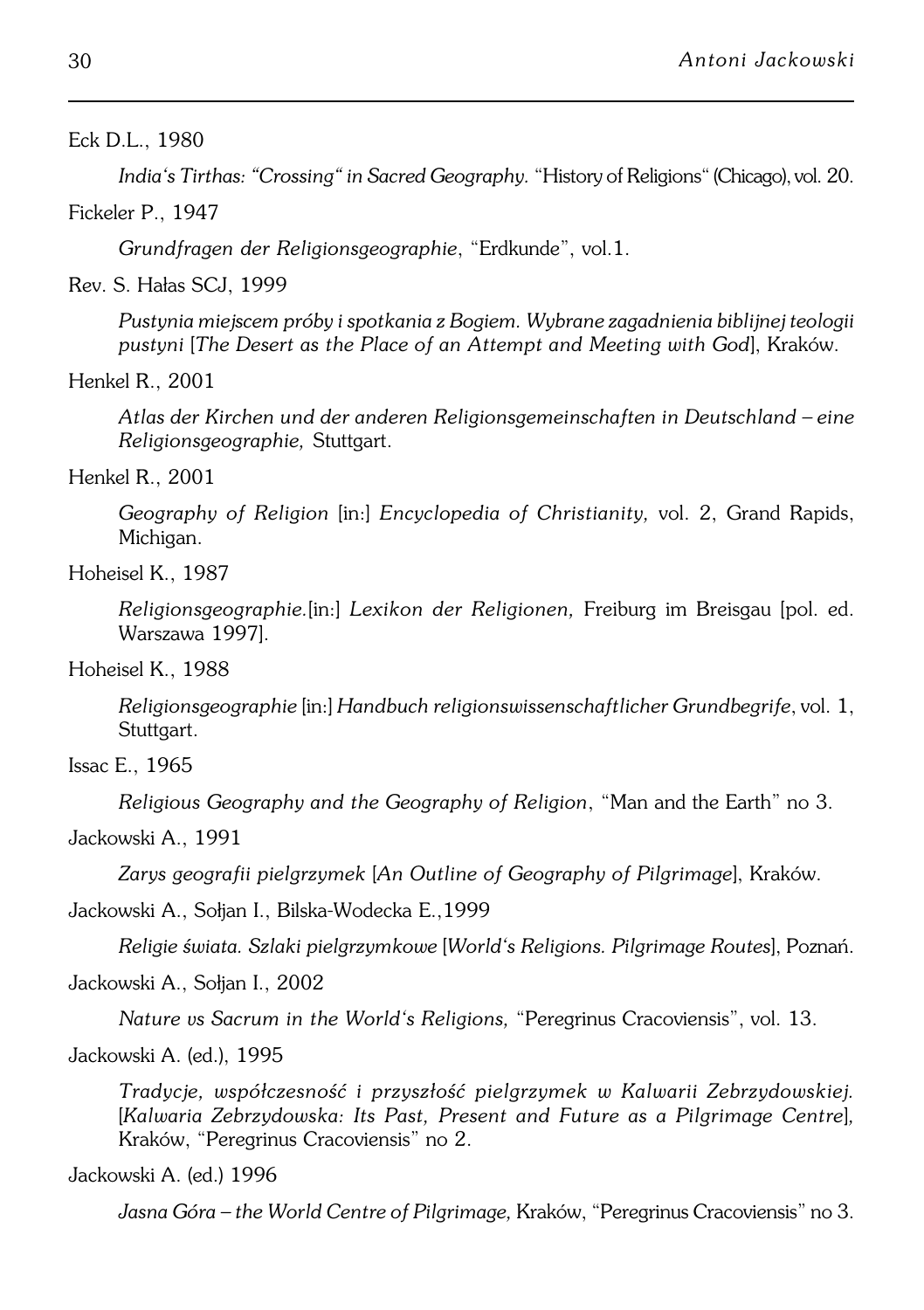#### Jackowski A., Sołjan I. (eds.), 2000

*Selected Research Problems in the Geography of Pilgrimages,* Kraków, "Peregrinus Cracoviensis" no 10.

Jackowski A., Sołjan I. (eds.) 2001

*A New Jewel in the Crown of Cracow* [Łagiewniki], Kraków, "Peregrinus Cracoviensis" no 11.

King R., 1972

*The Pilgrimage to Mecca: Some Geographical and Historical Aspects,* "Erdkunde" vol. 26.

Lanczkowski G., 1980

*Einführung in die Religionswissenschaft,* Darmstadt, [pol. ed. Warszawa 1986].

Matlovič R., 2001

*Geografia relígií* [*Geography of Religion*], Prešov.

Monti S., 1983

*Religione e geografia,* Neapel.

Nolan M.L., Nolan S., 1989

*Christian Pilgrimage in Modern Western Europe,* London.

Nowakowski S., 1938

*Geografia jako nauka i dzieje odkryć geograficznych* [*Geography as a Science and the History of Geographical Discoveries*], Warszawa.

Park C. C., 1994

*Sacred Worlds. An Introduction to Geography and Religion,* London−New York.

## Planhol X.,de, 1957

*Le monde islamique. Essai de géographie religieuse,* Paris.

Ptaszycka−Jackowska D., Jackowski A., 1998

*Jasnogórskie pielgrzymki w przestrzeni miasta i regionu Częstochowy* [*Pilgrimages to Jasna Góra in the space of the town of Częstochowa and its region*], Kraków.

Rinschede G., 1985

*The Pilgrimage Town of Lourdes,* "Geographia Religionum", vol.1.

# Rinschede G., 1988

*The Pilgrimage Centre of Fatima, Portugal,* "Geographia Religionum", vol.4.

#### Rinschede G., 1990

*Religious Tourism,* "Geographische Runschau", vol.42.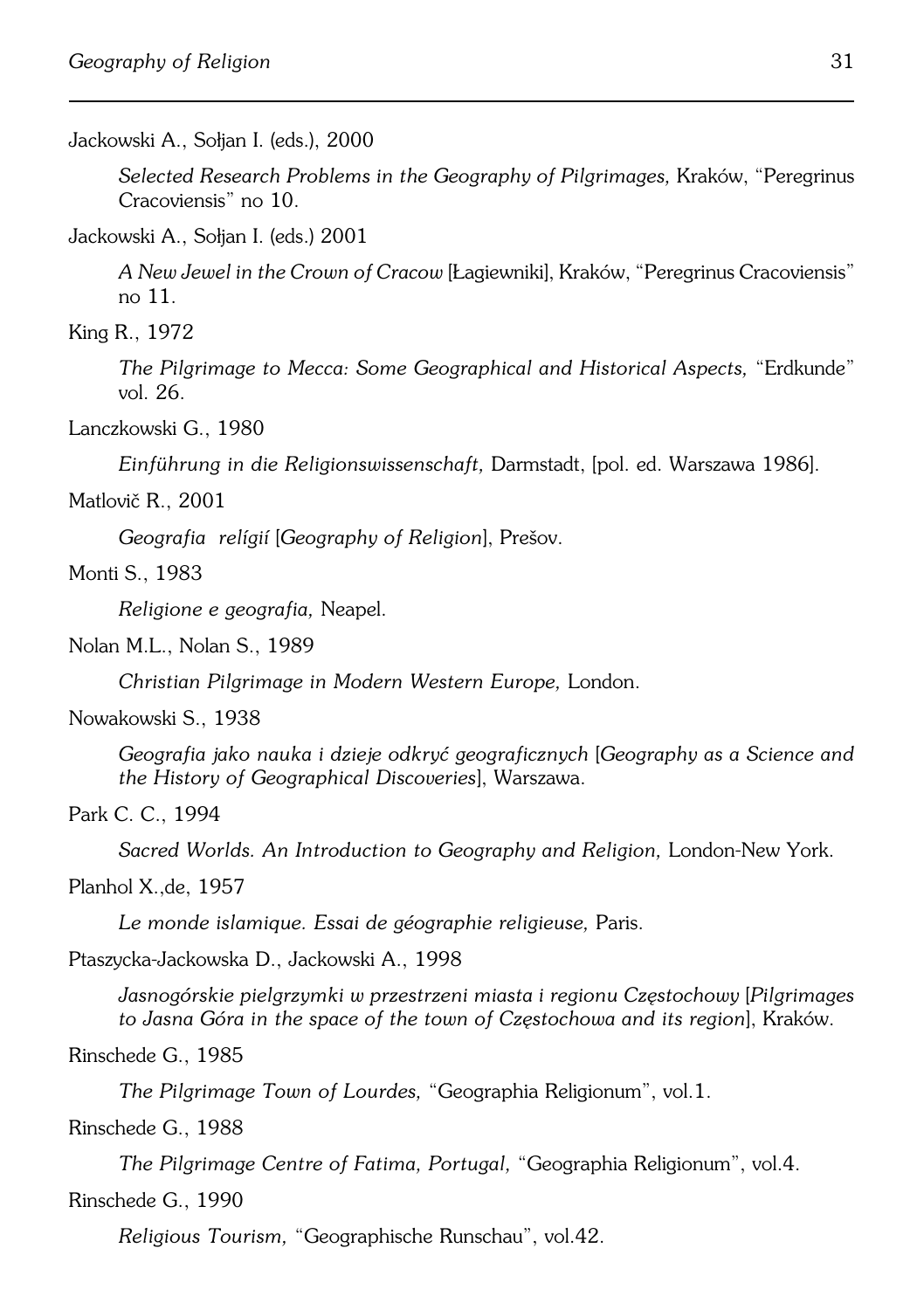Rinschede G., 1999

*Religionsgeographie,* Braunschweig.

Rinschede G., Sievers A., 1987

*The Pilgrimage Phenomenon in Socio−Geographical Research,* "Nat. Geogr. Journal of India", vol. 33, no 3.

Rinschede G., Vossen J., (eds.), 1996

*Beiträge zur Religionsgeographie* "Geographia Religionum", vol. 10.

Romer E., 1969

*O geografii. Rozważania historyczne i metodologiczne* [*About Geography. Historical and Methodological Considerations*], Wrocław.

Rubenstein J.M., 2002

*The Cultural Landscape. An Introduction to Human Geography,* Oxford, Ohio.

Schwind M. (Hrsg.), 1975

*Religionsgeographie*, Darmstadt.

Shair I.M., Karan P.P., 1979

*Geography of the Islamic Pilgrimage,* "GeoJournal", vol. 7, no 3.

Sing Rana P.B. 1987a

*The Pilgrimage Mandala of Varanasi (Kaśi): A Study in Sacred Geography,* "Nat. Geogr. Journal of India", vol.33, no 4.

Singh Rana P.B. 1987b

*Toward Myth. Cosmos, Space and Mandala in India: A Search in the Geography ofBelief Systems,* "Nat. Geogr. Journal of India", vol. 33, no. 3.

Singh Rana P.B., 1988

Interplay of Sacred Time and Sacred Space in Hindu Belief System [in:] *Geisteshaltung und Umwelt, Festschrift zum 65. Geburgstag von M. Büttner,* Aachen.

Sopher D.E., 1967

*Geography of Religions*, Englewood Cliffs, N.J.

Stoddard R.H., Alan M. 1997

*Sacred Places, Sacred Spaces. The Geography of Pilgrimage*. Baton Rouge. "Geoscience and Man", vol. 34.

Swatos W.H., Jr., Tomasi L. (eds.), 2002

*From Medieval Pilgrimage to Religious Tourism. The Social and Cultural Economics of Piety,* Westport.